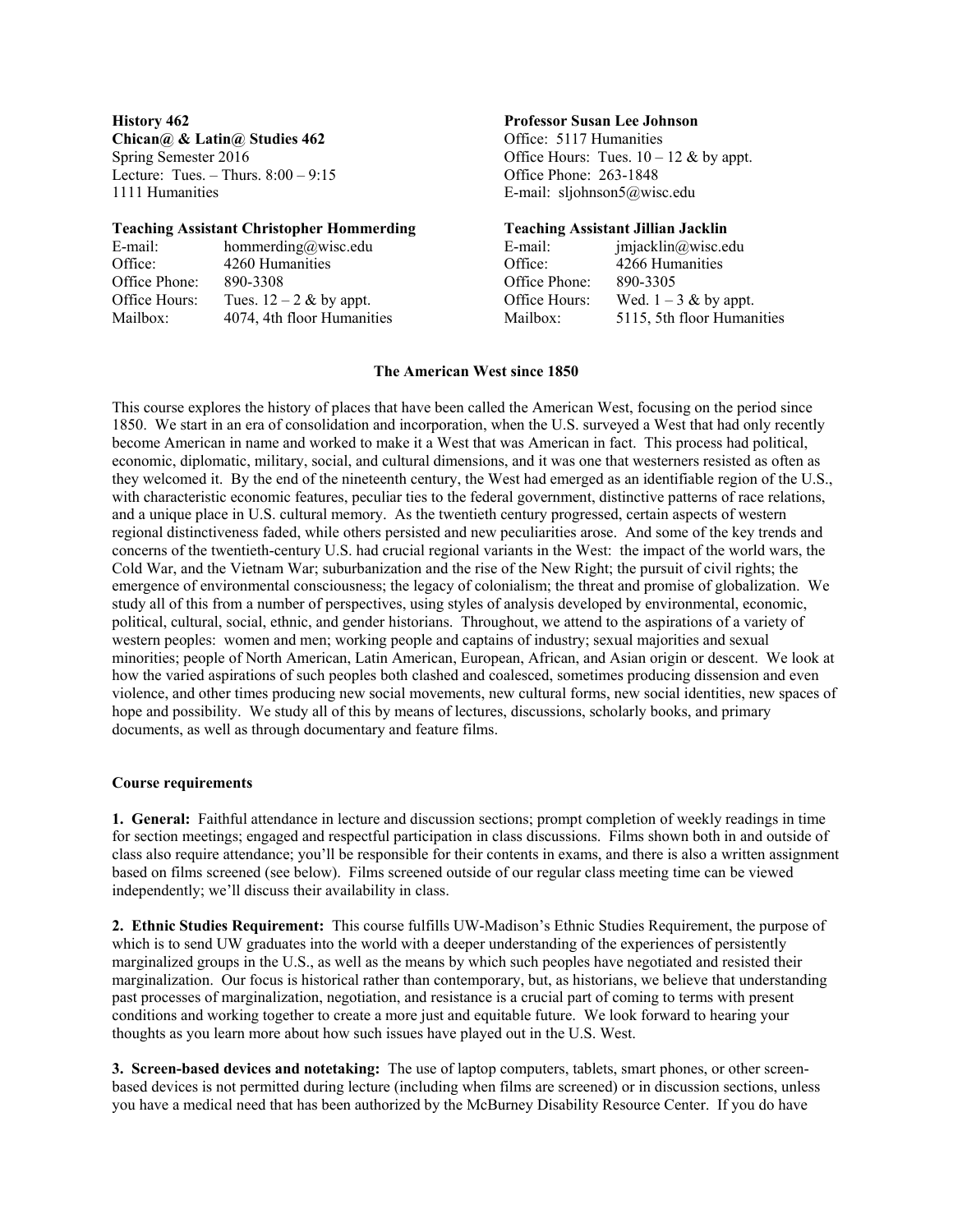authorization from the McBurney Center, please discuss this with us during the first week of class. Notetaking should be done by hand, and we encourage you to share your notes with one another. In addition, lecture outlines and key terms will be displayed throughout each lecture and are also available on the Learn@UW site for this class. New outlines and terms usually are posted on Learn@UW the night before each lecture; you may wish to print these materials out and bring them with you to class.

**4. Course materials on Learn@UW:** Virtually all course materials will be posted on the Learn@UW site for this class. The exceptions to this rule include maps and the midterm and final exams, which will be distributed in hard copy during regularly scheduled lecture periods.

**5. Readings and discussions:** This course has a heavy reading load. Be sure to budget your time so that you can complete assigned readings each week before your discussion section meets. Readings complement lectures and films screened in class; they only occasionally cover the same material. Some of the toughest reading comes in the three single-author texts assigned in class (books by William Cronon, Monica Perales, and Eric Avila), which is why we'll be discussing these books both in section and in lecture (one lecture period for each of the three books). Still, most discussion of readings will occur in discussion section, and you won't be able to participate in section unless you've done the reading (note that course participation counts for 20% of your final grade). In section, you'll relate readings to lectures and films, but the primary purpose of section is discussion of assigned readings, not review of lecture material. It's also in section that you'll learn how to read and analyze primary sources (reproduced in *The West in the History of the Nation*), which are the building blocks of historical research and writing.

**6. Film Journals:** Each of you should keep a journal about your intellectual reactions to the documentary and feature films that will be screened for this class. You'll have one opportunity to turn in a 1-2 page journal entry that discusses selected films and their *relationship to readings and lectures*. Film journal entries may not be submitted electronically. You may choose *either of the following two options* (note that an additional, extra credit opportunity follows):

*Option #1*: Write a 1-2 page journal entry in which you discuss all three episodes of the film *The West* screened in class and their relationship to other course materials (readings and lectures). If you choose this option, your film journal entry is due at the beginning of lecture on Thurs. March 3.

*Option #2*: Write a 1-2 page journal entry in which you discuss the four documentary films *Goin' Back to T-Town; A Family Gathering; The Longoria Affair;* and *The Times of Harvey Milk* and their relationship to other course materials (readings, lectures, and other films). If you choose this option, your film journal entry is due at the beginning of lecture on Tues. May 3.

Remember, you need to *turn in only one of these two journal entries*. Your journal entry can be computergenerated or handwritten. It won't be graded, but it will be marked using  $a +$ ,  $\checkmark$ , - system, and this mark will be used to help determine your course participation grade. Your professor, rather than your teaching assistant, will evaluate all film journal entries.

*Extra Credit Option*: You will earn extra credit toward your course participation grade if you write another 1-2 page journal entry in which you discuss the two feature films, *High Noon* and *Smoke Signals*, and their relationship to other course materials (readings, lectures, and other films). If you write an extra credit journal entry, it is due at the beginning of lecture on the last day of class, Thurs. May 5.

**7. Papers:** You will write two papers for this class, a short 2-page paper on assigned primary sources, and a longer 5-page paper on one of the three single-author books assigned to the class as a whole. Both papers are designed to give you hands-on experience with the building blocks of history, that is, original primary source materials. Papers may not be submitted electronically.

*a. First paper*: Two pages, double-spaced. You'll receive guidelines for this paper early in the semester. The paper will give you a chance to consider in depth one week's primary source readings from *The West in the History of the Nation*. Please note that the chapters for this paper appear *not* in volume 2 of this book, which you have purchased, but in volume 1, which is not assigned in this class. Instead, you will be purchasing a photocopy of these chapters at University Book Store, or else reading them on reserve at College Library or online on the Learn@UW site for this class. The assigned chapters are: Chapter 13, "The Sectional Crisis: The West Divides the Nation," and Chapter 14, "The Civil War: Bringing the Battlefront to the West." You'll choose at least two of the primary sources in these chapters and analyze the different points of view of the sectional conflict in the West represented by each. Your paper will be due at the beginning of lecture on Thurs. Feb. 4.Papers must be computergenerated, double-spaced, with standard one-inch margins. Late papers will be accepted without penalty only if you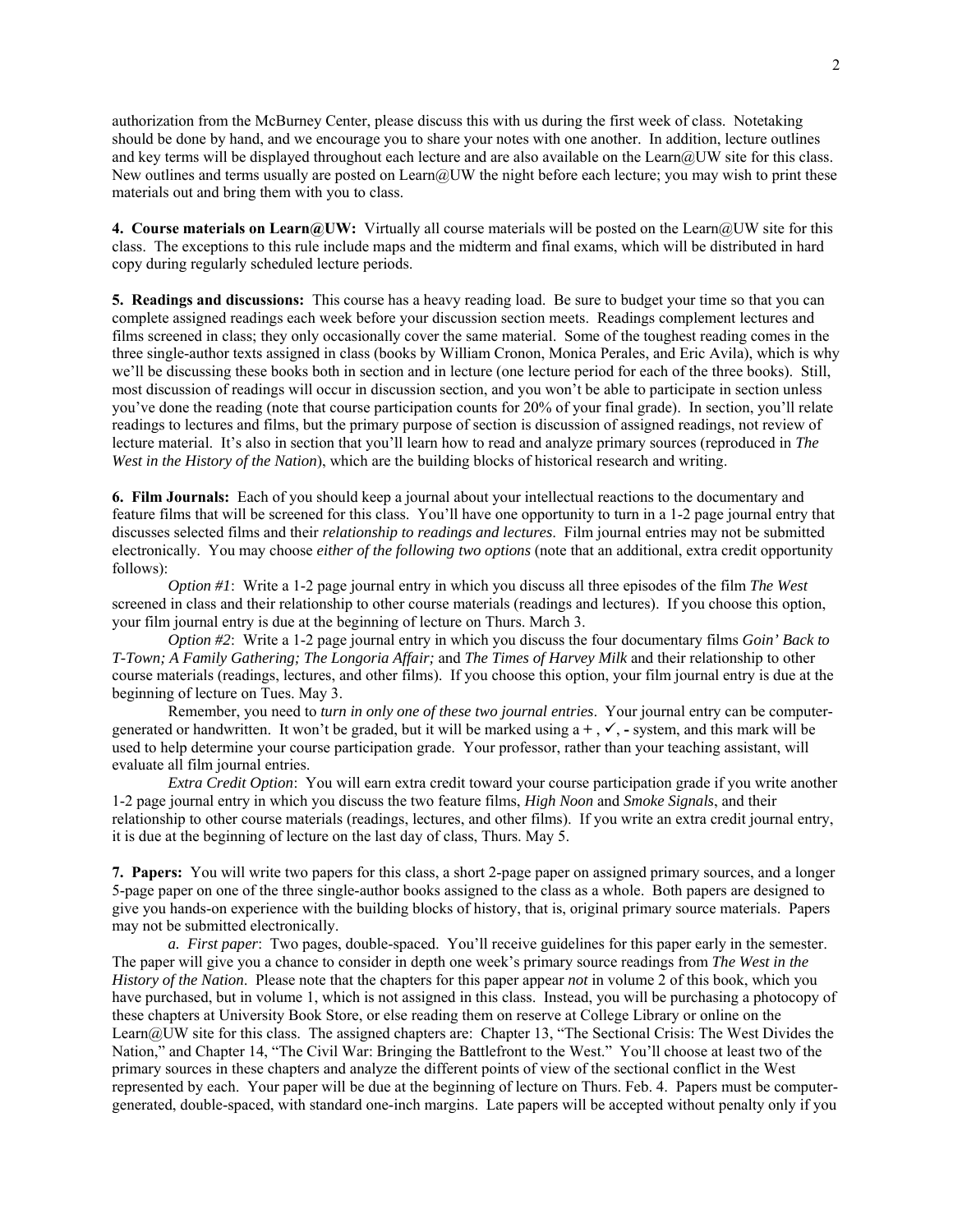negotiate an alternative due date with your teaching assistant at least *48 hours prior to the due date* specified here. Otherwise, late papers will drop by one-half of a grade for each day that they are late.

*b. Second paper*: Five pages, double-spaced. You'll receive detailed guidelines for this paper early in the semester. This paper will be written individually, but there will be teamwork involved in your initial research. For this paper, you'll use as your starting point one of the three single-author books assigned to the class as a whole: Cronon, *Nature's Metropolis*; Perales, *Smeltertown*; and Avila, *Popular Culture in the Age of White Flight*. All of you will be reading all three of these books, but each of you individually will write a paper on just one of them. We'd like to have roughly equal numbers of students writing on each of these books. So during the first couple weeks of class, we'll ask you to designate your top two book choices, and then we'll divide the class into three similarly sized groups, each one assigned to a different book. We'll make every effort to assign you one of the two books you've chosen. The three mega-groups (each assigned one of the three books) will have time in class to organize themselves into smaller research teams (we suggest 2-4 students on each team). Each research team will then plan a research strategy for identifying primary source materials relevant to the book assigned. These primary sources should be found in libraries on campus or in electronic databases accessible through UW libraries. On Thurs. Feb. 4, a UW librarian will speak during lecture about how to find such sources, and you will organize yourselves into research teams. The teams from each mega-group will report on the primary sources they've found during the class period in which we'll be discussing the book assigned to that mega-group (*Nature's Metropolis*, Thurs. Feb. 18; *Smeltertown*, Tues. April 5; *Popular Culture in the Age of White Flight*, Thurs. April 28). Meanwhile, each individual should be deciding on one or two of the primary sources identified to use in the preparation of his or her individual paper. The actual paper, then, will be both a review of the book and an exploration of how the author uses primary sources to make a historical argument. You'll use the source(s) you've chosen to demonstrate in detail how the author uses primary materials. Your paper will be due at the beginning of lecture a week after the book you've read is discussed in class (*Nature's Metropolis*, Thurs. Feb. 25; *Smeltertown*, Tues. April 12; *Popular Culture in the Age of White Flight*, Thurs. May 5). Papers must be computer-generated, double-spaced, with standard one-inch margins. Late papers will be accepted without penalty only if you negotiate an alternative due date with your teaching assistant at least *48 hours prior to the due date* specified here. Otherwise, late papers will drop by one-half of a grade for each day that they are late.

**8. Exams:** There will be two take-home essay exams, a Midterm and a Final. We will not give out exam questions prior to the dates specified here under any circumstances, nor will they be distributed electronically. The Midterm questions will be handed out at the end of lecture on Thurs. March 3, and your answers must be handed in at the beginning of lecture on Thurs. March 10. There will be no formal lecture on Tues. March 8, but the professor and teaching assistants will be available in the classroom to answer questions you have about the midterm. The Final questions will be handed out at the end of lecture on Tues. May 3, and your answers must be handed in between 7:45 and 9:45 a.m. on Thurs. May 12—that is, during the regularly scheduled final exam period for this course. There will be no formal lecture on Thurs. May 5, but the professor and teaching assistants will be available in the classroom to answer questions you have about the final. Midterm and Final exams must be computer-generated, double-spaced, with standard one-inch margins, and they may not exceed the page limits established. You are to work individually and independently on these exams; evidence of collaboration will result in automatic failure. Exams may not be submitted electronically. Late exams will not be accepted (no exceptions made for computer difficulties or transportation problems).

**9. Academic Honesty and Integrity:** Together, we constitute an academic community, and academic communities are bound by codes of honesty and respect. In the life of our community, there will be moments when you're called upon to collaborate, cooperate, and brainstorm, and there will be moments when you're called upon to produce individual work. You'll collaborate during discussion sections, for example, and you'll also work cooperatively in the research stage of the long paper assignment described above (see 7b). But written assignments produced for this class (papers, exams, and the film journal entry) must be your own original work expressed in your own words. Using a classmate's responses to exam questions and disguising them as your own or claiming credit for prose that you've found on the internet or in an academic publication (even if you change a word here and there) are examples of plagiarism, a serious academic offense. Most of you would never dream of cheating, and we respect you for that. For those few who are tempted to consider taking a dishonest shortcut in assigned work for this class: know that your professor and teaching assistants are trained to spot academic misconduct, and will respond to it as outlined in UW System Administrative Code, Chapter UWS 14, Student Academic Disciplinary Procedures. For more information, see: http://students.wisc.edu/doso/acadintegrity.html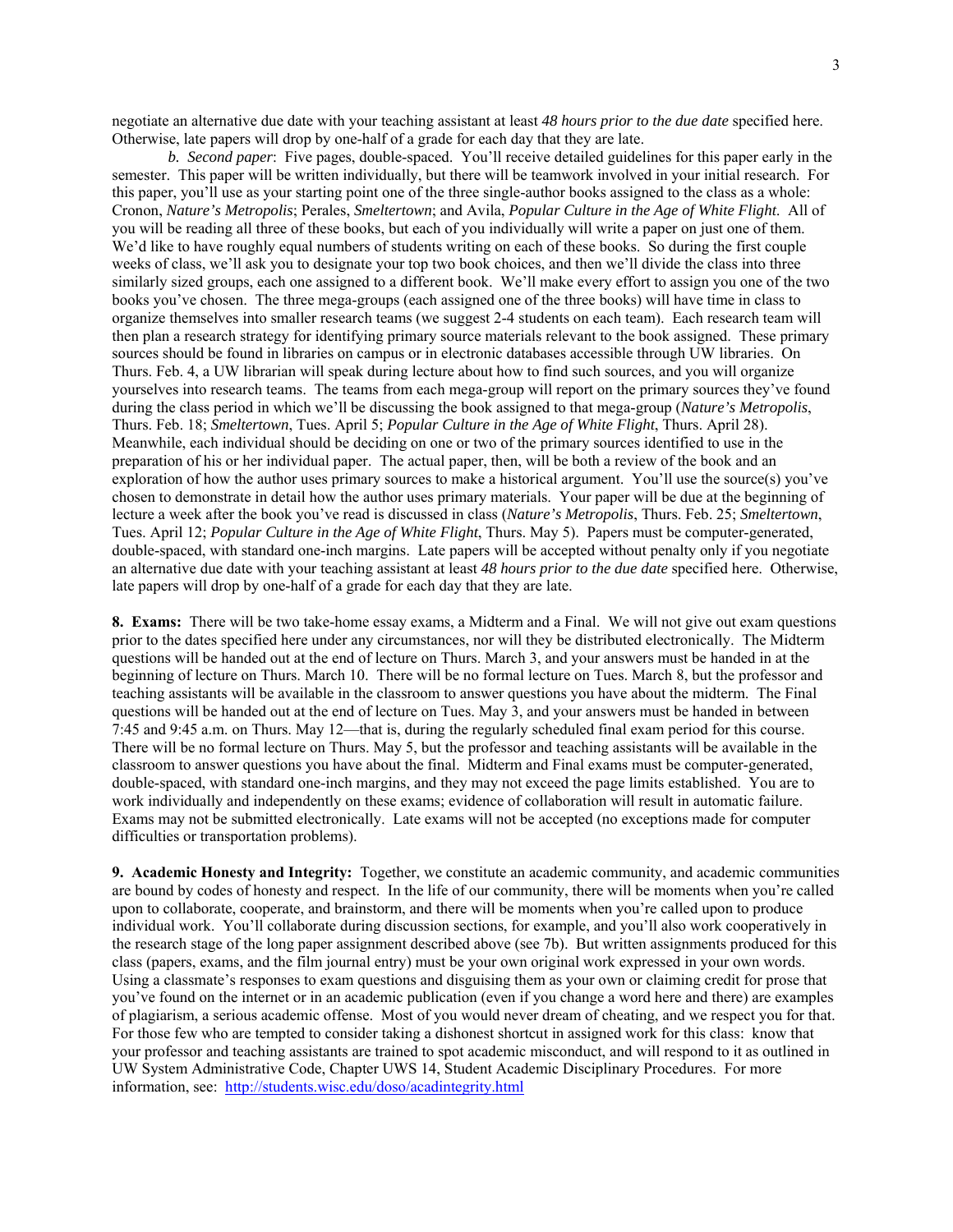#### **Grades**

Your final grade will be determined using the following formula:

| Course participation | 20% |
|----------------------|-----|
| First paper          | 10% |
| Second paper         | 25% |
| Midterm exam         | 20% |
| Final exam           | 25% |

From time to time, you may be given the chance to enhance your course participation grade by attending a campus event relevant to the history of the North American West and writing up a 1-2 page response paper that relates that event to course content. Please check with your instructor to make sure an event that interests you is sufficiently relevant to course content before writing such a paper and turning it in.

## **Readings**

The following books are required for all students. They are available for purchase at the University Book Store, and are on reserve at College Library in Helen C. White Hall:

- William Deverell and Anne Hyde, eds., *The West in the History of the Nation: A Reader*, Vol. 2, *Since 1865* (Boston: Bedford/St. Martin's, 2000).
- William Cronon, *Nature's Metropolis: Chicago and the Great West* (New York: W.W. Norton, 1992).
- Monica Perales, *Smeltertown: Making and Remembering a Southwest Border Community* (Chapel Hill: University of North Carolina Press, 2010).
- Eric Avila, *Popular Culture in the Age of White Flight: Fear and Fantasy in Suburban Los Angeles* (Berkeley: University of California Press, 2004).
- There is also a small, required course pack available for purchase at the University Book Store. This course pack consists of two chapters from Vol. 1 of *The West in the History of the Nation*. If you've taken History 461 and still have this book, you do not need to purchase the course pack. Copies of Vol. 1 are also on reserve at College Library. The assigned chapters are also available in electronic form on the Learn@UW site for this course.
- The following book *isn't required*, but it's *ever-so-highly recommended*. It's a more reliable source of relevant information about western history than, say, *Wikipedia*, because the entries are written by leading practitioners in the field. Those of you who purchase it may well find it to be a book you'll be happy to own for years to come. Still, it's expensive, so you might want to use one of the copies on reserve at College Library. None of the assignments in the book are required, but once you start reading them, you might get hooked. This is no boring compendium of useless facts, but rather a curious collection of brief, readable essays on an extraordinary range of topics. Why did the Pony Express last only a year? Why did Kansas bleed? What do state universities have to do with nineteenth-century federal land policy? Why do blue jeans have copper rivets? Why did women gain voting rights first in the West? What is a Wobbly? Who said, "raise less corn and more hell"? Who performed in the Wild West show? Why is Wounded Knee twice famous in western history? When *Dances With Wolves* won an Oscar in 1990, how long had it been since a western won the award? How did Las Vegas morph from a Mormon mission site to Sin City, U.S.A.? What is the "new western history"? You'll find the answers here:
- Howard Lamar, ed., *The New Encyclopedia of the American West* (New Haven, Conn.: Yale University Press, 1998). [Abbreviated as NEAW in syllabus.]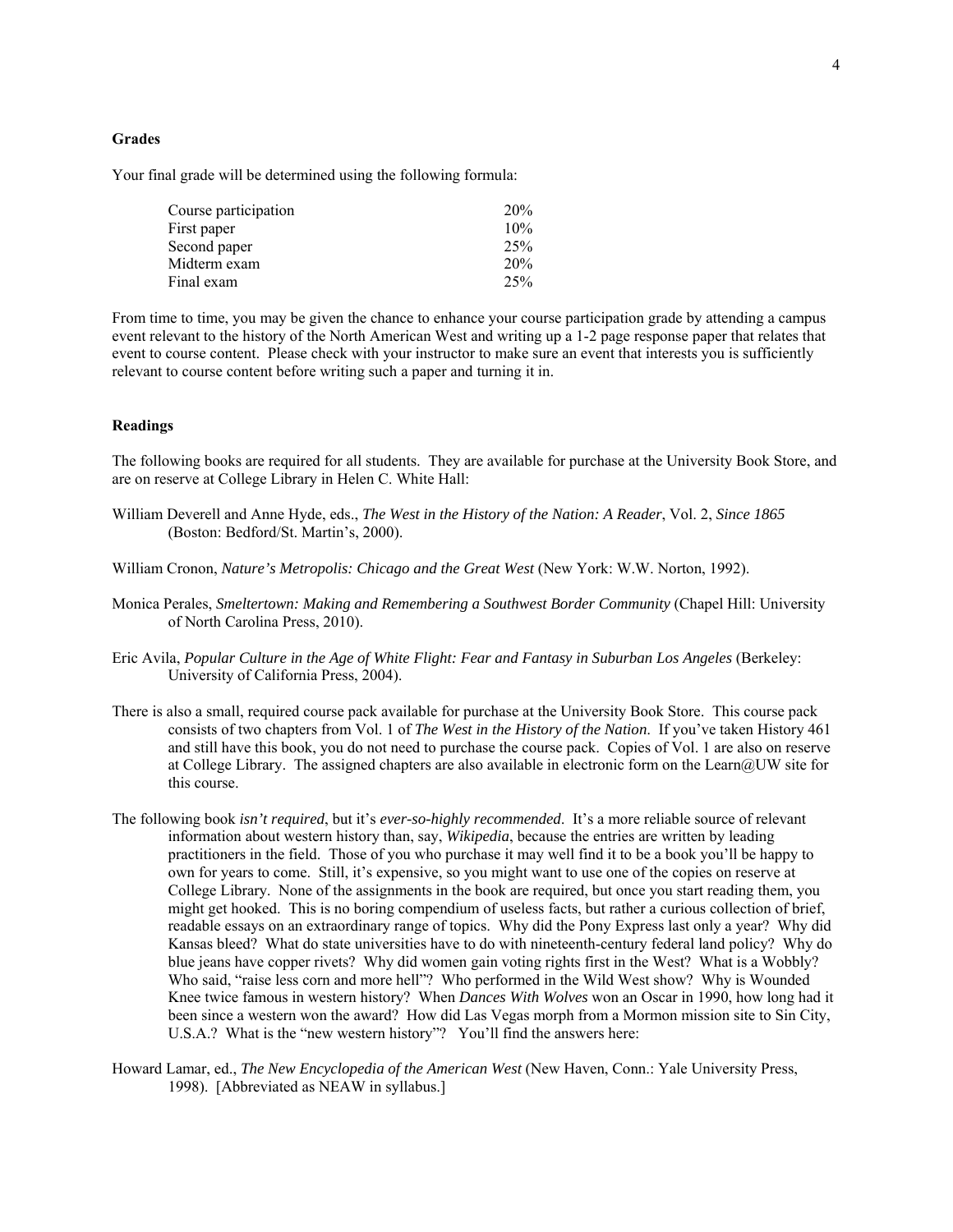#### **Calendar and Assignments**

*Week 1*

| Tues. Jan. $19$ :  | Course Introduction                                                                                 |
|--------------------|-----------------------------------------------------------------------------------------------------|
| Thurs. Jan. $21$ : | Making the West American                                                                            |
| Reading:           | The West, Introduction, pp. xv-xvii<br>Nature's Metropolis, Preface & Prologue, pp. xiii-xvii, 5-19 |

NEAW: physiography of the U.S.; Indians of California, of Texas, of the Great Basin, of the Great Plains, of the Northwest, of the Southwest; see also entries for various Indigenous nations, groups, tribes, & confederacies, such as Sioux (Dakota, Lakota), Ute, "Five Civilized Tribes," Pueblo, Cheyenne & Arapaho, Apache, Navajo, Modoc & Klamath; Indian languages; Texas, annexation of; Oregon controversy; Mexican War; Treaty of Guadalupe Hidalgo; Gadsden Purchase; frontier theory; Turner, Frederick Jackson; western history, 1970s-90s; Chicago; Wisconsin

# *Week 2*

| Tues. Jan. $26$ :  | Incorporating the West                                                                                         |
|--------------------|----------------------------------------------------------------------------------------------------------------|
| Thurs. Jan. $28$ : | Mining the West                                                                                                |
| Reading:           | Course pack (from The West, vol. 1, Chaps. 13 & 14, pp. 266-311)<br>Nature's Metropolis, Chaps. 1-2, pp. 23-93 |

NEAW: Compromise of 1850; California (up through American conquest & the Calif. gold rush); telegraph; transportation, overland; stagecoach; Russell, Majors & Waddell; Overland Mail Co.; Holladay, Ben; Holladay's stagecoach lines; Pony Express; Wells, Fargo & Co.; Adams Express Co.; vigilantism; law & order; gold and silver rushes; Daly, Marcus; boomtowns; mining towns; Denver; mining, metal; mining law; mining engineer; Western Federation of Miners; prostitution; Kansas-Nebraska issue; popular sovereignty; Civil War in the West; Utah expedition of 1857-58; Latter Day Saints; polygamy; Young, Brigham; railroads

### *Week 3*

| Tues. Feb. $2$ : | The West, part 4, Death Runs Riot                                                                                              |
|------------------|--------------------------------------------------------------------------------------------------------------------------------|
| Thurs. Feb. 4:   | Special presentation on finding primary sources<br>David Null, University Archivist<br>First paper due at beginning of lecture |

Reading: Nature's Metropolis, Chaps. 3-5, pp. 97-259

NEAW: buffalo; cattle industry; cattle towns; lumber industry; agricultural expansion; Cortina, Juan; Brown, John; Twain, Mark; Virginia City, Nevada; Sheridan, Philip Henry; Sherman, William Tecumseh; Chivington, John; Fetterman massacre; Sand Creek massacre; Washita, battle of; Cheyenne & Arapaho Indians; Cheyenne & Arapaho War; Bent brothers; Sioux (Dakota, Lakota) Indians; Mountain Meadows massacre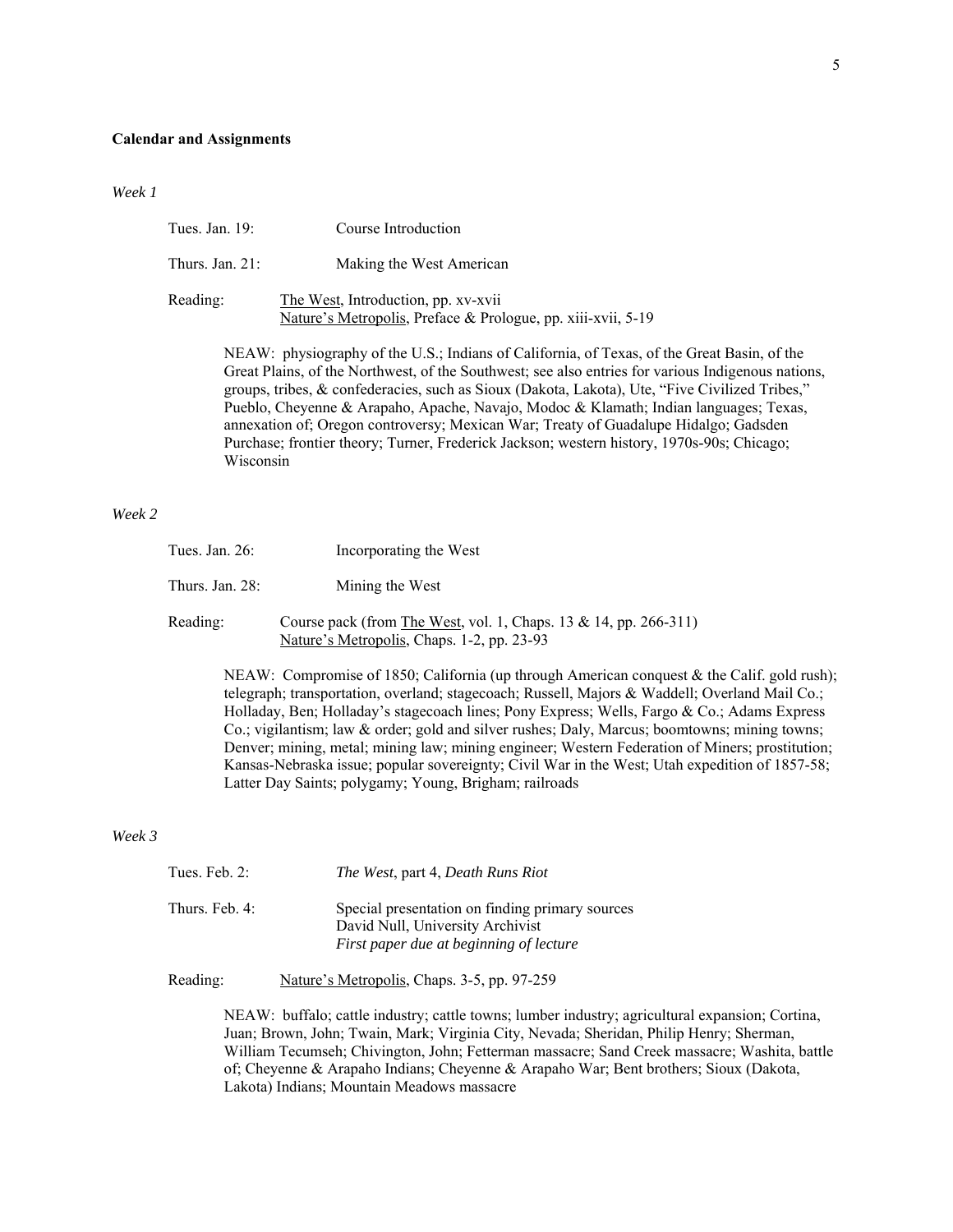| Tues. Feb. $9$ :   | Creating the Range                                                           |
|--------------------|------------------------------------------------------------------------------|
| Thurs. Feb. $11$ : | The West, part 6, Fight No More Forever                                      |
| Reading:           | The West, Chap. 2, pp. 22-45<br>Nature's Metropolis, Chaps. 6-7, pp. 263-340 |
|                    | NEAW: Black Hills; Indian wars, 1865-91; Little Big Horn                     |

orn, battle of; Nez Perce War; Red River War; Sitting Bull; Chief Joseph; Custer, George Armstrong; Howard, Oliver Otis; Miles, Nelson Appleton; land policy, 1780-1896; Homestead Act; Timber Culture Act; public domain; sod house; colleges & universities; Powell, John Wesley; sheep ranching; Basques; Navajo Indians; Navajo weaving; bonanza farming; wheat production; Red River of the North

#### *Week 5*

| Tues. Feb. $16$ : | Railroad Blues                                       |
|-------------------|------------------------------------------------------|
| Thurs. Feb. 18:   | discussion of Nature's Metropolis                    |
| Reading:          | Nature's Metropolis, Chap. 8 & Epilogue, pp. 341-385 |

NEAW: Central Pacific Railroad; Union Pacific Railroad; Denver and Rio Grande Western Railroad; Atchison, Topeka and Santa Fe Railroad; Southern Pacific Railroad; Burlington Northern Railroad; railroad land grants; transcontinental railroad surveys; Crocker, Charles; Hopkins, Mark; Huntington, Collis P.; Stanford, Leland; Durant, Thomas C.; Villard, Henry; Hill, James Jerome; Zion Co-operative Mercantile Institution; Apache Indians; Geronimo

# *Week 6*

| Tues. Feb. 23:     | All-American Men?                                                          |
|--------------------|----------------------------------------------------------------------------|
| Thurs. Feb. $25$ : | An Army of Women<br>Nature's Metropolis papers due at beginning of lecture |

Reading: The West, Chap. 3, documents 9-12 & 14, pp. 46-59, 63-67

NEAW: men & manhood in western history; Wister, Owen; Remington, Frederic; Bunyan, Paul; lumberjack; cowboy; cowboy clothing; barbed wire; rodeo; women in western history; woman suffrage; Calamity Jane; Duniway, Abigail Scott; Edmunds Acts; cities, growth of; immigration; Chinese Americans; Chinese immigration; Chinese, riots against; Irish immigration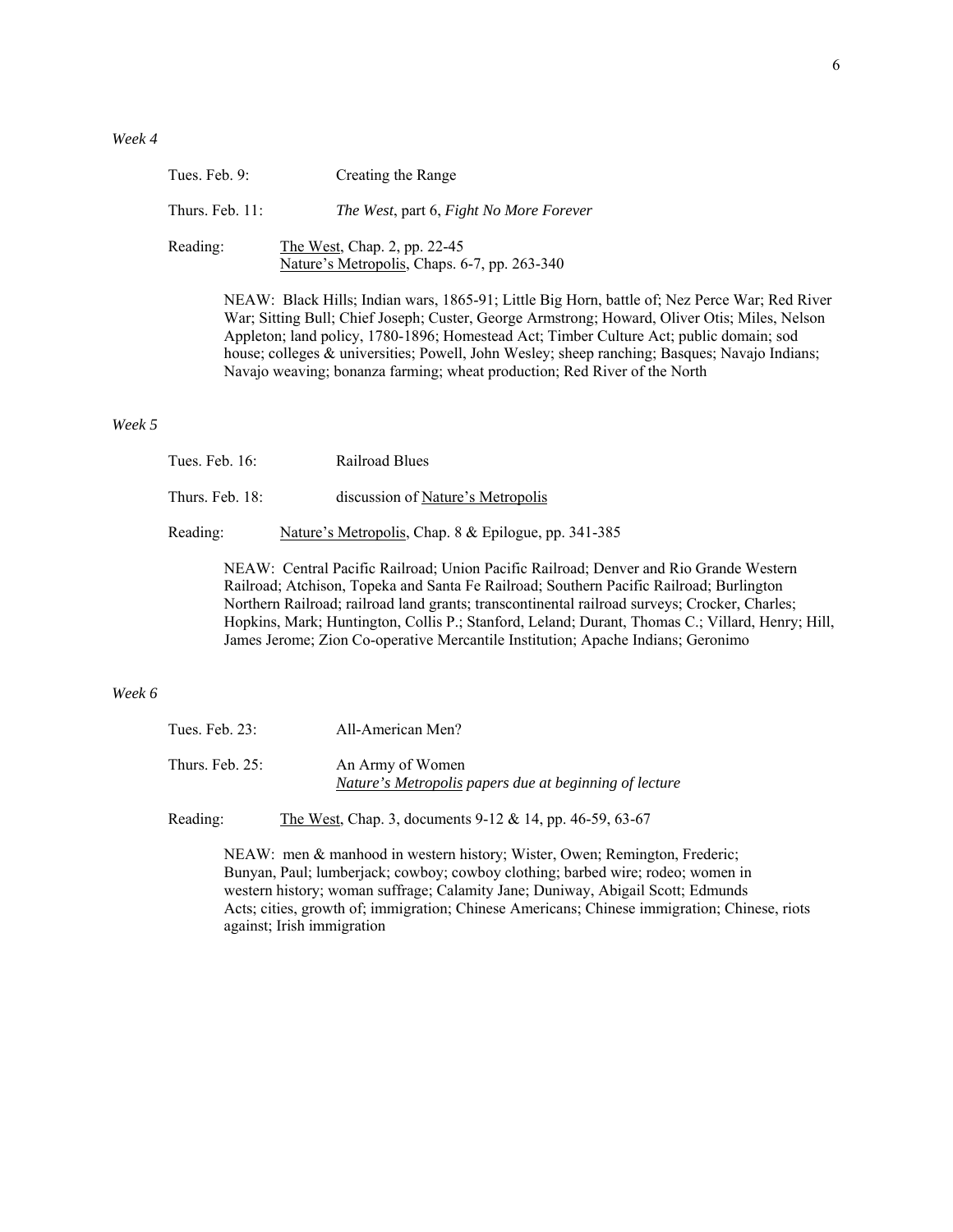|        | Tues. March 1:   | The West, part 7, Geography of Hope                                                                                                                                                                                                                                                                                                                                                                                                                                                                                            |
|--------|------------------|--------------------------------------------------------------------------------------------------------------------------------------------------------------------------------------------------------------------------------------------------------------------------------------------------------------------------------------------------------------------------------------------------------------------------------------------------------------------------------------------------------------------------------|
|        | Thurs. March 3:  | <b>Reservations About Empire</b><br>option #1 film journal entry due at beginning of lecture<br>MIDTERM EXAM QUESTIONS HANDED OUT<br>AT END OF LECTURE                                                                                                                                                                                                                                                                                                                                                                         |
|        | Reading:         | The West, Chap. 1, pp. 2-21, <i>plus</i> Chap. 3, document 13, pp. 59-63                                                                                                                                                                                                                                                                                                                                                                                                                                                       |
|        |                  | NEAW: African Americans on the frontier; Roosevelt, Theodore; Los Angeles, California (thru<br>1900); Udall family; Woodruff, Wilford; Carlisle Indian School; Cushing, Frank Hamilton; Wild<br>West show; Cody, Buffalo Bill; U.S. Indian Policy, 1860-present (to 1900); Indian Affairs, Bureau<br>of; Fort Laramie; Fort Laramie, treaty of (1851); Medicine Lodge, treaty of (1867); peace policy;<br>Carleton, James Henry; Carson, Kit; Dawes Severalty Act; Dawes, Henry Laurens; Ghost Dance;<br>Wounded Knee massacre |
| Week 8 |                  |                                                                                                                                                                                                                                                                                                                                                                                                                                                                                                                                |
|        | Tues. March 8:   | work on exams; professor and TAs available for consultation                                                                                                                                                                                                                                                                                                                                                                                                                                                                    |
|        | Thurs. March 10: | Protesting the West Agrarian<br>MIDTERM EXAMS DUE AT THE BEGINNING OF LECTURE                                                                                                                                                                                                                                                                                                                                                                                                                                                  |
|        |                  | NOTE: no discussion section meetings this week                                                                                                                                                                                                                                                                                                                                                                                                                                                                                 |

# *Week 9*

| Tues. March 15:  | Protesting the West Industrial                                                      |  |
|------------------|-------------------------------------------------------------------------------------|--|
| Thurs. March 17: | Water, Woods, and Wilderness                                                        |  |
| Reading:         | The West, Chaps. $4-5$ , pp. $68-111$<br>Smeltertown, Intro. & Chaps. 1-2, pp. 1-93 |  |

NEAW: agrarian movements; agricultural expansion; Greenback Party; Populism; Populism in the Mountain West; Lease, Mary Elizabeth; Bryan, William Jennings; election of 1892; election of 1896; silver issue; coal mining; copper mining; Cripple Creek strikes; Waite, Davis; Industrial Workers of the World; labor movement; conservation movement; Muir, John; Carey Act; Newlands Reclamation Act; Taylor Grazing Act; cattle industry in the  $20<sup>th</sup>$  century; reclamation  $\&$ irrigation; water in the trans-Mississippi West; California, water & the environment; Pinchot, Gifford; Boone & Crockett Club; wilderness; national parks and monuments; National Park Service; Yellowstone National Park; Yosemite National Park; tourist travel; El Paso, Texas; Mexican Americans

*Week 10 SPRING BREAK!!!*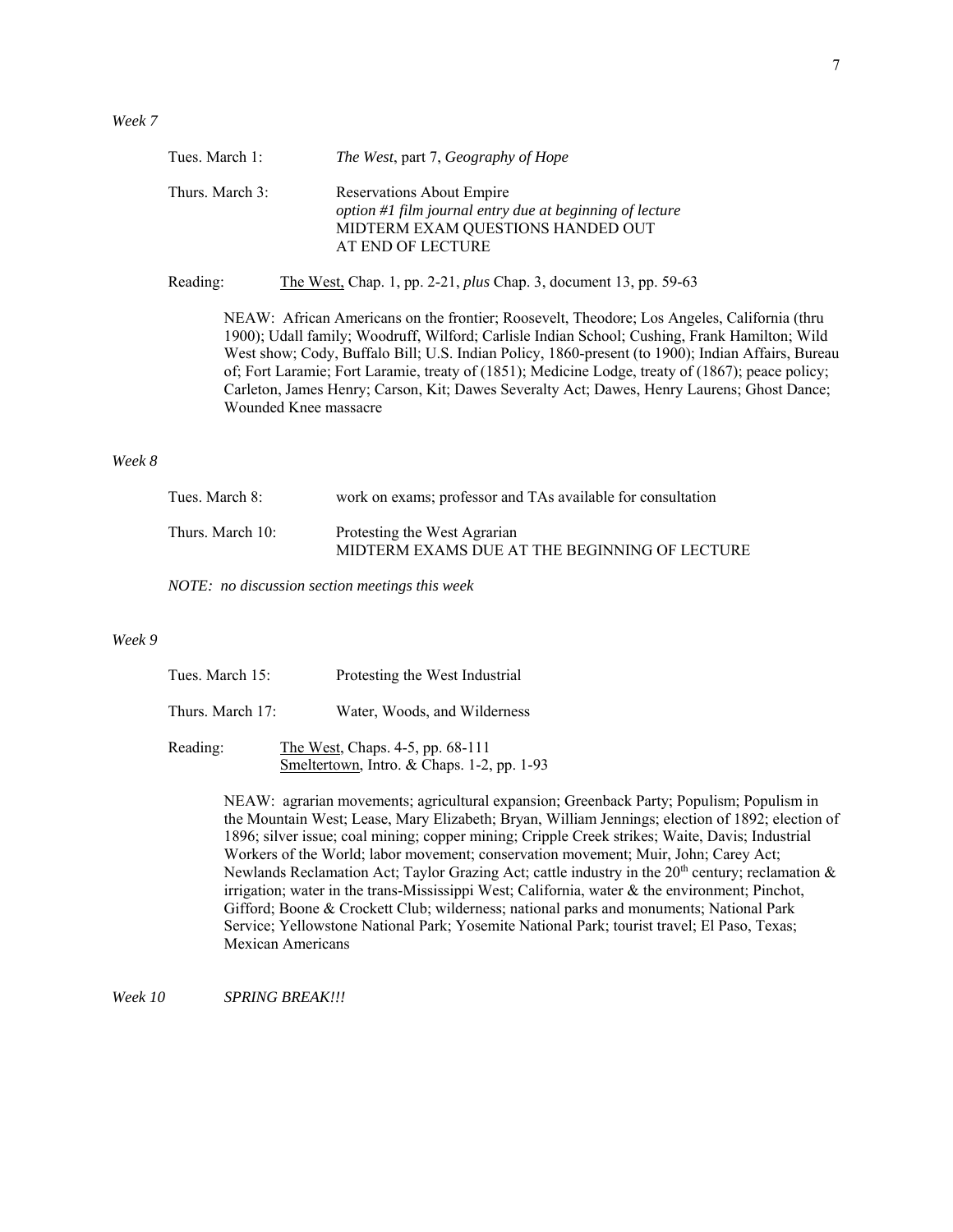| Tues. March 29:  | Oil, Soil, and Dust        |
|------------------|----------------------------|
| Thurs. March 31: | Constructing the Wild West |

 *NOTE: Thurs. evening, special screening of film"High Noon," TBA*

Reading: The West, Chaps. 6-7, pp. 112-147 Smeltertown, Chaps. 3-5, pp. 97-222

> NEAW: petroleum industry; dry farming; dust bowl; California, the Great Depression; Okies; Steinbeck, John; Japanese immigration; Japanese Americans; dime novels; novel, western; Grey, Zane; L'Amour, Louis; Russell, Charles; artists of Taos and Santa Fe; Luhan, Mabel Dodge; O'Keefe, Georgia; Benton, Thomas Hart (1889-1975); Cather, Willa; Austin, Mary; Wilder, Laura Ingalls; films, western; motion picture industry; Wayne, John; radio & television, westerns on; music, western; music about the West

# *Week 12*

| Tues. April 5:  | discussion of Smeltertown                                                                                                    |
|-----------------|------------------------------------------------------------------------------------------------------------------------------|
| Thurs. April 7: | Goin' Back to T-Town                                                                                                         |
| Reading:        | Smeltertown, Chap. 6 & Epilogue, pp. 225-277 (finish this reading before Tues. lecture)<br>The West, Chaps. 8-9, pp. 148-187 |
|                 | NEAW: Oklahoma; Tulsa, Oklahoma; African Americans in the Far West; Civilian Conservation                                    |

Corps

# *Week 13*

| Tues. April 12:  | A Family Gathering<br><b>Smeltertown papers due at beginning of lecture</b>                                             |
|------------------|-------------------------------------------------------------------------------------------------------------------------|
| Thurs. April 14: | Internments, Terminations, and the Roots of Resistance                                                                  |
| Reading:         | The West, Chaps. 10-11, 188-223<br>Popular Culture in the Age of White Flight, Preface & Chaps. 1-2, pp. xiii-xvi, 1-64 |

NEAW: California, World War II & Japanese American internment, and politics and racial tensions; Los Angeles, California (after 1900); U.S. Indian policy, 1860-present (1900-present); Collier, John; Wheeler-Howard Act; Deer, Ada; Kaiser, Henry; aerospace industry; uranium mining; Los Alamos, New Mexico; Nevada Proving Ground